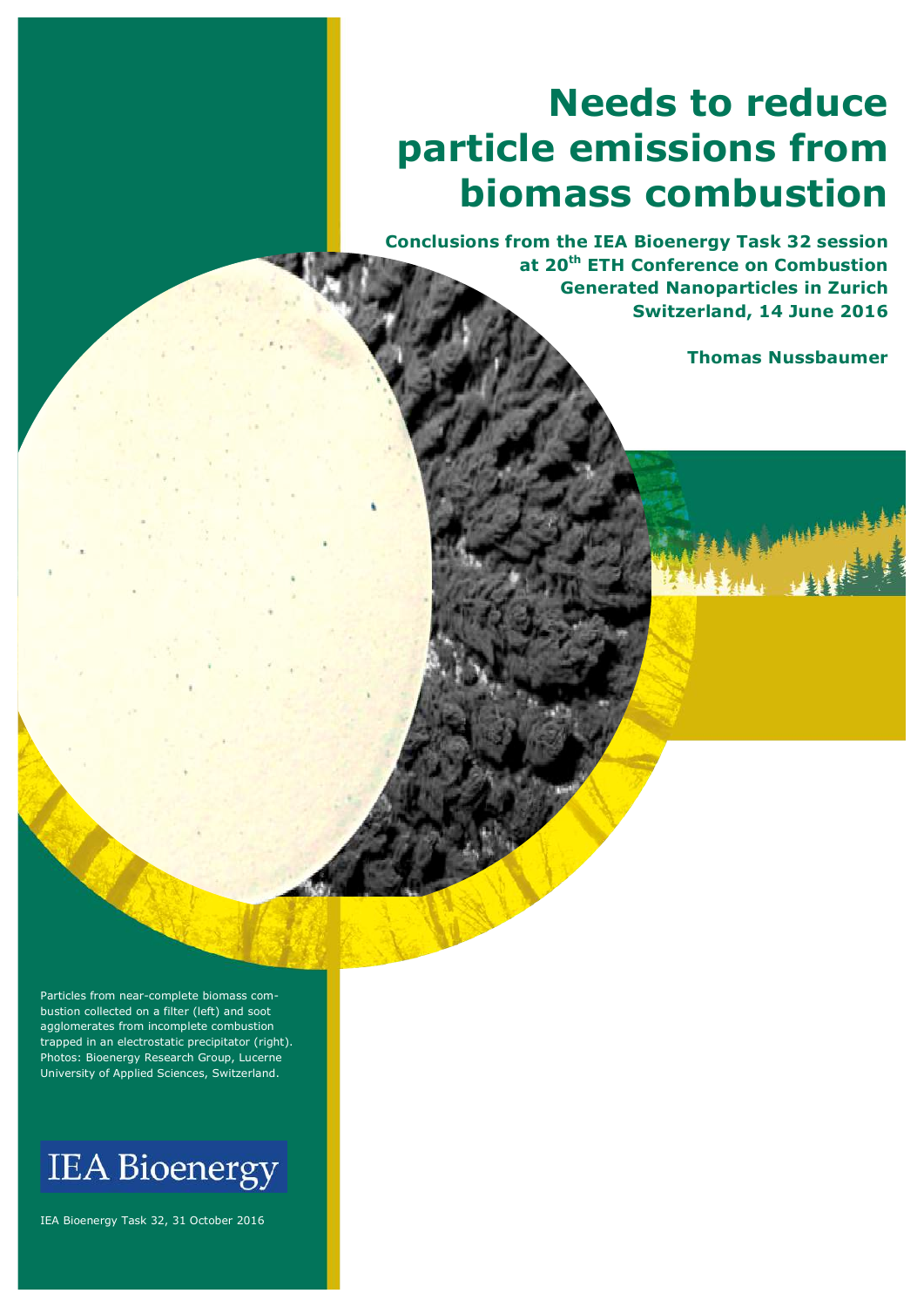



### **Needs to reduce particle emissions from biomass combustion**

**Conclusions from the IEA Bioenergy Task 32 session at 20th ETH Conference on Combustion Generated Nanoparticles in Zurich, Switzerland, 14 June 2016**

Thomas Nussbaumer

Swiss Delegate in the IEA Bioenergy Task 32 on behalf of the Swiss Federal Office of Energy Verenum Research, Zurich, and Lucerne University of Applied Sciences, Horw, Switzerland

Zurich, 31 October 2016 (V1.1)

Copyright © 2016 IEA Bioenergy. All rights Reserved

ISBN 3-908705-32-0

**Published by IEA Bioenergy**



IEA Bioenergy, also known as the Technology Collaboration Programme (TCP) for a Programme of Research, Development and Demonstration on Bioenergy, functions within a Framework created by the International Energy Agency (IEA). Views, findings and publications of IEA Bioenergy do not necessarily represent the views or policies of the IEA Secretariat or of its individual Member countries.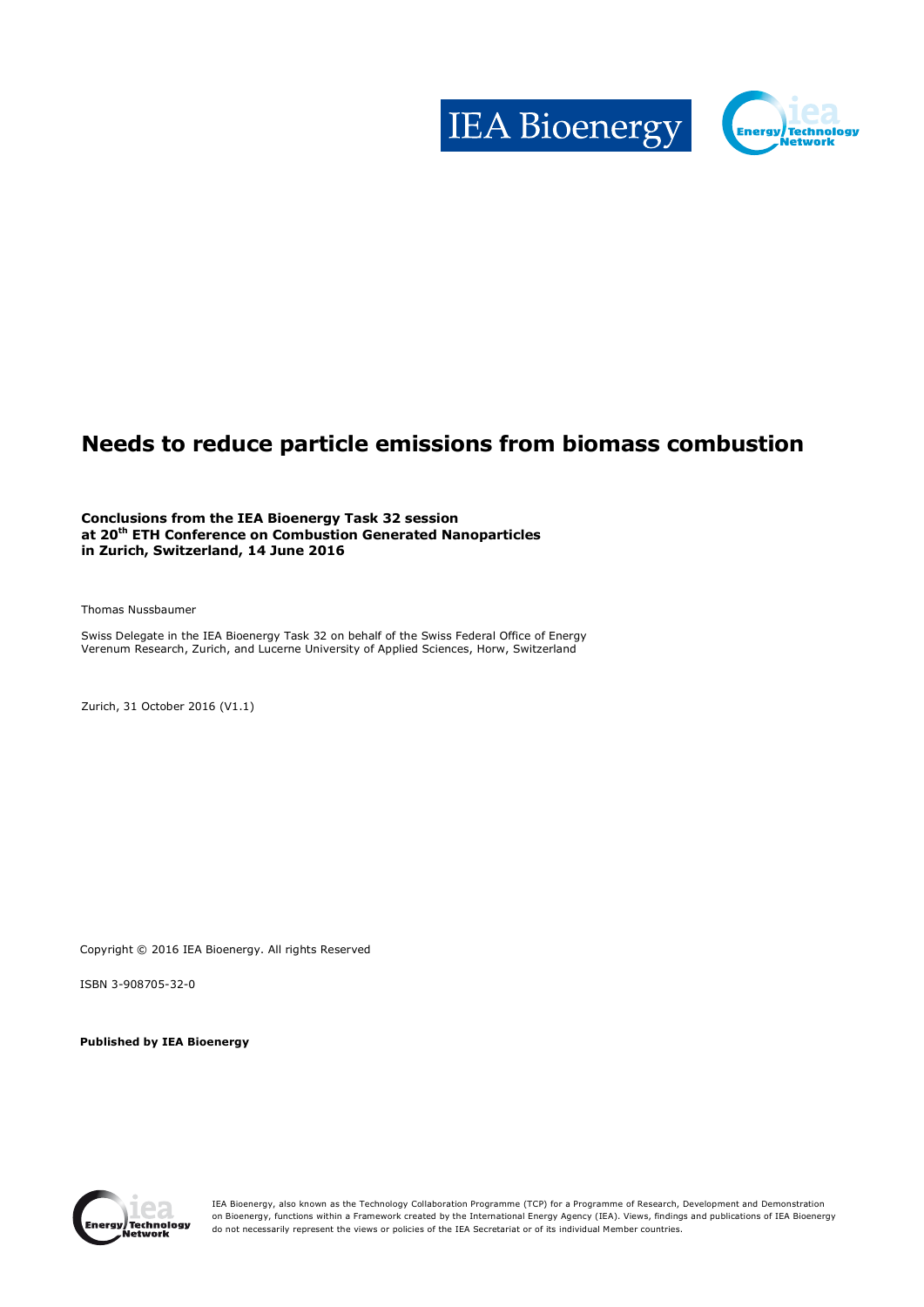### **Needs to reduce particle emissions from biomass combustion**

Biomass is used as a renewable energy carrier to substitute fossil fuels for heat and power production. Modern biomass boilers that comply with today's emission limits and that are operated appropriately have typically a low environmental impact. Biomass can therefore be used in an environmentally friendly way, if the necessary requirements are met. There are, however, undesired situations which can lead to non-ideal conditions. This can cause a negative impact to the ambient air mainly with an increased contribution to volatile organic compounds (VOC) and inhalable particulate matter in the size range smaller than 10 micrometres ( $PM_{10}$ ).

From the activities of various research groups represented in the International Energy Agency (IEA) Bioenergy Task 32 and at the ETH Conference on Combustion Generated Nanoparticles in June 2016 [1–5] it is concluded, that the following topics need to be supported to avoid a high impact of biomass combustion to ambient air quality:

- 1. The operation of the combustion devices has a strong influence on the air pollutant emissions. This is true for all devices, however most relevant for manually operated boilers and stoves. One important issue is the use of an appropriate fuel with respect to fuel moisture, size, and ash content for the dedicated combustion device. Furthermore, an appropriate ignition is required. Investigations show that an "ignition from the top" is favourable for many conventional wood stoves. In addition, the amount of wood for one batch needs to be adjusted to the size of the combustion chamber. Finally, sufficient combustion air, although not exceeding a reasonable amount, needs to be supplied during the combustion phase.
- 2. Standardisation of biomass fuels, combustion devices, type-tests, and measurement technologies can assist a target-oriented development to further improve the quality of biomass combustion applications and ensure a low impact on air quality. For the definition of new standards, test conditions which represent a real-life operation should be considered.
- 3. Design guidelines and quality management for the planning and implementation of biomass combustion plants can assist an appropriate layout and dimensioning as a pre-condition for an ideal operation of the combustion and the flue gas cleaning. Furthermore, plant monitoring can assist an on-going optimisation of the operation mode and an adaptation on varying requirements and fuel parameters.
- 4. An international exchange of experience between all stakeholders from research, industry, energy economics, and national authorities can assist this process. Nevertheless, the enforcement of regulations on energy standards and on air quality plays an important role and needs to be followed also on a national basis.

The presentations  $[1-5]$  from the IEA Bioenergy Task 32 session at the 20<sup>th</sup> ETH Conference on Combustion Generated Particles in Zurich in 2016 are available at

http://www.nanoparticles.ch/2016\_ETH-NPC-20.html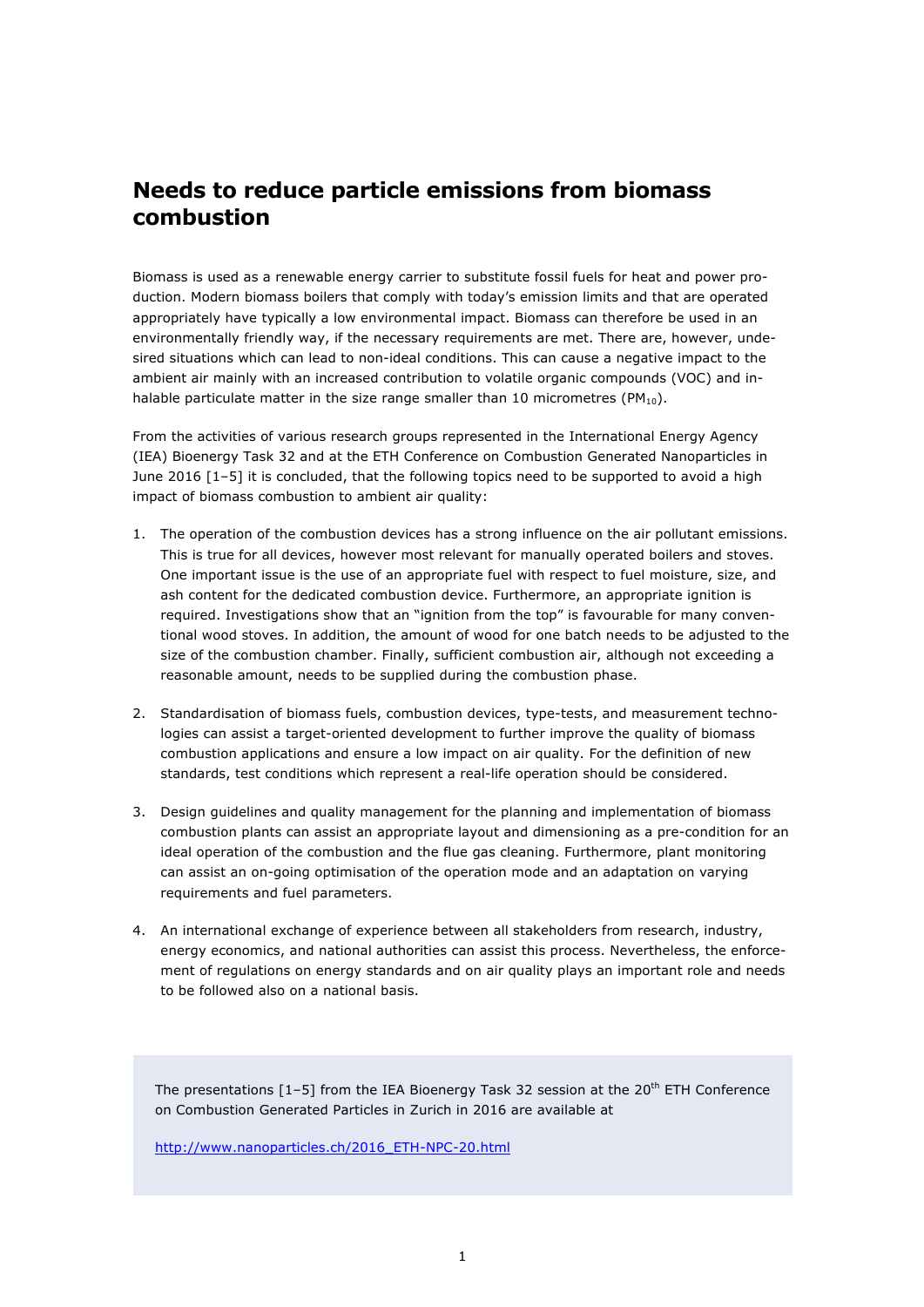#### **Literature**

- [1] Nussbaumer, T.: Particulate Matter (PM) from biomass combustion An overview on particle types and measures to reduce particle emissions (keynote lecture), 20<sup>th</sup> ETH Conference on Combustion Generated Nanoparticles, ETH Zürich, 13.–16.6.2016
- [2] Jokiniemi, J.; Tissari, J.; Lamberg, H.; Sippula, O.: Chemical and Physical Properties of Biomass Combustion Aerosols, 20<sup>th</sup> ETH Conference on Combustion Generated Nanoparticles, ETH Zürich, 13.–16.6.2016
- [3] Hartmann, H.; Schön, C.: User and fuel impact on emissions of wood stoves, 20<sup>th</sup> ETH Conference on Combustion Generated Nanoparticles, ETH Zürich, 13.–16.6.2016
- [4] Schmidl; C.; Kelz, J.; Klauser, F.; Kumar-Verma, V.; Schwabl, M.; Schwarz, M.: Real-life emission of automatically stoked biomass boilers, 20<sup>th</sup> ETH Conference on Combustion Generated Nanoparticles, ETH Zürich, 13.–16.6.2016
- [5] Seljeskog, M.; Sevault, A.; Østnor, A.; Skreiberg, Ø.: Variables Affecting Particulate Emissions from Residential Wood Combustion – Simultaneous Sampling on Hot and Ambient Filter, 20th ETH Conference on Combustion Generated Nanoparticles, ETH Zürich, 13.–16.6.2016